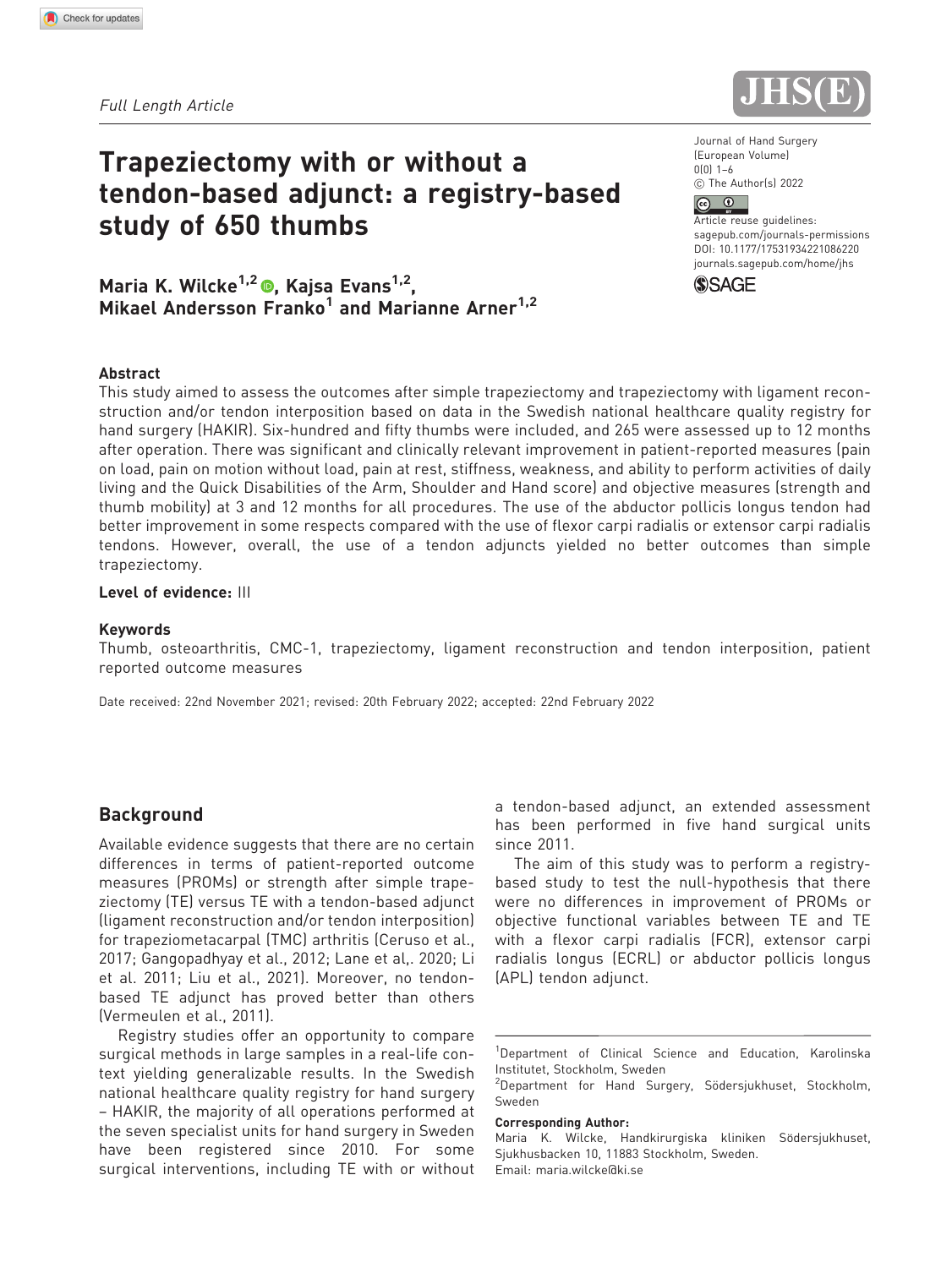# Method

# Data collection

This is an analysis of registry data from HAKIR for all patients operated with primary TE with or without a tendon adjunct for TMC arthritis (ICD-10 code M18) that were included in the extended HAKIR assessment from 2011 to 2019. Age, sex, operated side, Eaton class (Eaton and Glicker, 1987) are recorded. Surgical details, including type of tendon-based adjunct, if performed, resection of the scaphoidtrapezoid joint, arthrodesis or capsulodesis of the first metacarpophalageal joint are recorded by the surgeon. Temporary pinning of the first metacarpal is not registered.

Completeness of HAKIR registration is continuously compared with hospital statistics with the goal to include >80% of all operations. Patients who lack a Swedish social security number or have a protected identity cannot be registered for legal reasons and hence completeness cannot be 100%. Completeness exceeded 80% for the studied period. Inclusion criteria were primary surgery for TMC osteoarthritis with TE with or without a FCR, ECRL or APL tendon adjunct. In HAKIR, a drop-down list gives the alternatives for tendon interposition (APL, ECRL, FCR, etc.), but the exact techniques are not registered (e.g. if a ligament reconstruction and interposition together or only one was performed). Exclusion criteria were concomitant major surgical procedures and secondary procedures (reoperations). Minor simultaneous surgeries, such as trigger finger, carpal tunnel release, ganglion excision or arthrodesis of the metacarpophalangeal joint of the thumb, were not exclusion criteria. In patients operated on bilaterally on different occasions, the second contralateral operation was excluded if it was performed within a year of the first operation. If the type of tendon adjunct was not defined, or none of the methods described above were used, patients were excluded. Figure 1 describes a flow chart of the patients. The study was approved by the Regional Ethical Board D.nr 2017/2023-31.

# PROMs

Questionnaires are issued to all operated patients before and 3 and 12 months after surgery. The PROM questionnaire in HAKIR (HQ-8) includes eight questions concerning seven symptoms: pain on load, pain on motion without load, pain at rest, stiffness, weakness, numbness, cold sensitivity and the ability to perform activities of daily life (ADL) that are scored with a Likert scale in 10 points



Figure 1. Flow chart of the patient selection.

The values are number of thumbs.

TE: simple trapeziectomy; FCR: TE with flexor carpi radialis tendon adjunct; ECRL: TE with extensor carpi radialis tendon adjunct; APL: TE with abductor pollicis longus tendon adjunct.

increments ranging from 0 (no problem) to 100 (worst problem imaginable) (Supplemental Figure S1). In all variables, higher values mean worse symptoms and disability. The responses are used as single items and are not computed into a total score. The HQ-8 questionnaire has shown good construct validity and ability to detect changes over time (Carlsson et al., 2020). In addition, scores of the Quick Disabilities of the Arm, Shoulder and Hand (qDASH) questionnaire are registered at the same time points (Beaton et al., 2005). The proportion of responses of issued questionnaires in HAKIR have varied from 37% to 50% between 2014 and 2019 (www.HAKIR.se).

# Objective physical measurements

Grip, key pinch and tip pinch strengths and radial and palmar abduction of the first metacarpal are assessed by physiotherapists preoperatively, and 3 and 12 months after surgery. A standardized HAKIR-manual for these measurements is used (www.HAKIR.se).

# **Statistics**

In this study, the primary outcome was pain on load 12 months postoperatively. Secondary outcomes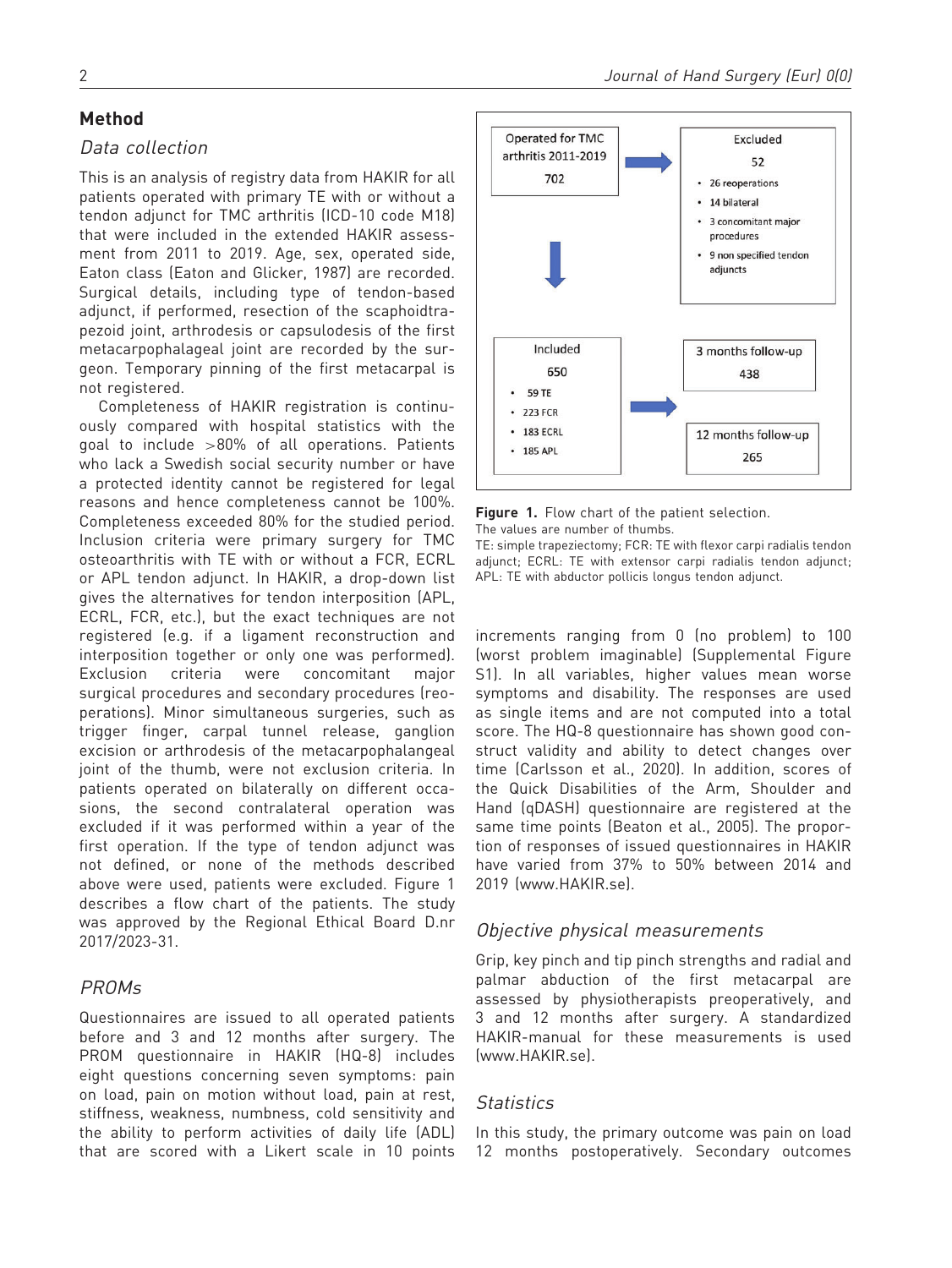were pain on motion without load, pain at rest, stiffness, weakness, ability to perform activities of daily living, qDASH, grip strength (Jamar), key pinch and pinch strength, and radial and palmar abduction of the first metacarpal 3 and 12 months postoperatively. Results for PROMs are presented as median values (IQR) and for objective physical measurements as mean (SD).  $P < 0.05$  was considered significant. The overall improvement of PROMs from preoperatively to 3 and 12 months was analysed with Wilcoxon signed rank test. The surgical methods were compared pairwise regarding postoperative improvement of the PROM variables by ordinal regression, and the pairwise differences are presented as odds ratios (95% CI) with *p*-value adjusted for age, operated side and hand surgical unit. The ordinal regression does not define the size of the improvements. Residuals showed a slight tendency of overdispersion but no skewness, so the results should be reliable. The improvement of the objective physical measures (grip and pinch strengths, radial and palmar abduction) was compared pairwise between the surgical methods by linear regression adjusted for age, operated side and hand surgical unit. The overall improvement of the objective physical measures from preoperatively to 3 and 12 months was analysed with paired  $t$ -test. The risk of missing values at 3 and 12 months with respect to the value at baseline for each variable was analysed with logistic regression.

Confidence intervals and p-values of pairwise comparisons were adjusted using the Tukey– Kramer method to account for multiple testing. Only complete datasets were analysed.

# Results

# Characteristics

There were 650 operated thumbs in 625 patients. All patients were women. Table 1 presents details according to the surgical method. The response rate was 31% at 3 months and 29% at 12 months for PROMs and 67% at 3 months and 40% at 12 months for the objective physical measurements. Two-hundred and fifteen patients had a complete set of PROM data. The hand surgical centres used different methods, and one tendon adjunct method tended to be predominant in each centre. There were no associations between the values at baseline and the risk of missing values at 3 and 12 months, which indicates a low risk of bias in the estimates.

# PROMs

Table 2 shows the median (IQR) values and changes during time in PROM scores for the total sample. Supplemental Table S1 presents all values according to surgical method. There was clinically significant improvement in all PROM variables for all methods. Ordinal regression indicated that the adjusted odds ratios for improvement of PROM in general were in favour of APL (Supplemental Table S1). APL tendon adjunct had better odds for improvement of pain on load, motion and weakness than TE, FCR or ECRL tendon adjunct. The APL tendon adjunct had better odds for improvement of pain at rest and qDASH score than the ECRL tendon adjunct. APL tendon adjunct had better odds for improvement of ADL than FCR and ECRL tendon adjuncts. There were no differences regarding stiffness. There were relatively

|                                               | Procedures |            |            |             |                |  |
|-----------------------------------------------|------------|------------|------------|-------------|----------------|--|
| Characteristics                               | All        | <b>FCR</b> | APL        | ECRL        | TE             |  |
| Number of thumbs                              | 650        | 223        | 185        | 183         | 59             |  |
| Age (years, mean (range))                     | 64 (42-93) | 64 (42-93) | 63 (43-84) | $63(42-85)$ | 66 (49-80)     |  |
| Operated side (left/right) (%)                | 52/48      | 53/47      | 46/54      | 54/46       | 58/42          |  |
| Eaton class (1/2/3/4) (%)                     | 3/21/52/25 | 4/22/45/29 | 4/20/56/22 | 2/20/55/23  | 3/20/46/31     |  |
| Eaton class response rate [%]                 | 58         | 60         | 63         | 52          | 59             |  |
| Duration of splinting (weeks, median (range)) | $5(2-7)$   | $5(3-6)$   | $5(2-6)$   | $5(4-7)$    | $5(2-6)$       |  |
| Scaphotrapezoidal joint resection (n)         | 137        | 35         | 43         | 46          | 13             |  |
| MCP arthrodesis $[n]$                         | 16         | 2          | 10         | 2           | $\overline{2}$ |  |
| MCP capsulodesis $[n]$                        | 3          |            | 2          | 0           | 0              |  |

Table 1. Characteristics of the total sample and of the single surgical procedures.

FCR: trapeziectomy with a flexor carpi radialis tendon adjunct; APL: trapeziectomy with an abductor pollicis longus tendon adjunct; ECRL: trapeziectomy with an extensor carpi radialis longus tendon adjunct; TE: simple trapeziectomy; MCP: metacarpophalangeal joint of the thumb.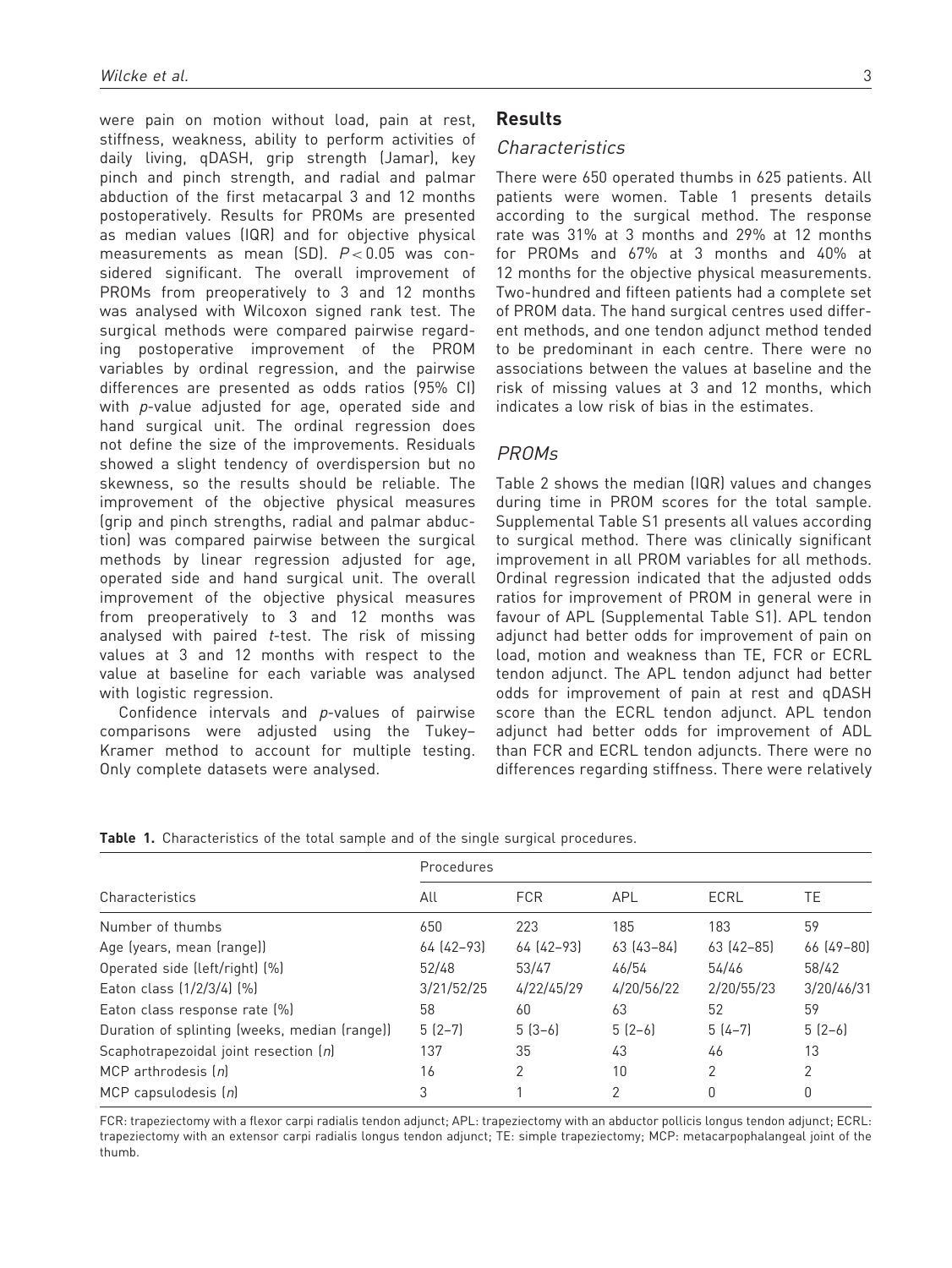| Measurement               |                           | Time of measurement   |                 |                        |            |  |
|---------------------------|---------------------------|-----------------------|-----------------|------------------------|------------|--|
|                           | Preoperative <sup>a</sup> | 3 months <sup>b</sup> | <i>p</i> -value | 12 months <sup>c</sup> | p-value    |  |
| Pain on load              | $80(70-90)$               | $50(30-70)$           | < 0.001         | $20(10-40)$            | < 0.001    |  |
| Pain on motion (unloaded) | $60(40-70)$               | $20(10-40)$           | < 0.001         | $10(0-20)$             | ${<}0.001$ |  |
| Pain at rest              | 50 (30-70)                | $10(0-30)$            | < 0.001         | $0(0-10)$              | < 0.001    |  |
| <b>Stiffness</b>          | 40 (20-70)                | $30(20-50)$           | < 0.001         | $10(0-30)$             | ${<}0.001$ |  |
| Weakness                  | $60(40 - 80)$             | 50 (30-70)            | $<$ 0.001       | $30(10 - 50)$          | < 0.001    |  |
| ADL                       | $80(50-80)$               | $40(20-60)$           | < 0.001         | $10(0-30)$             | < 0.001    |  |
| qDASH                     | 57 (43-68)                | $39$ $(25 - 57)$      | $<$ 0.001       | $18[9-36]$             | < 0.001    |  |

Table 2. Patient-reported measurements preoperatively and at 3 and 6 months postoperatively (all patients).

Values indicate scores on a Likert scale with 10 points increments ranging from 0 (no problem) to 100 (worst problem imaginable) and are presented as median (IQR).

<sup>a</sup>Number of patients 368–372, depending on measurement.

b Number of patients 202–206, depending on measurement.

<sup>c</sup>Number of patients 185-191, depending on measurement.

P-values refer to differences compared with preoperative values. P-values in bold indicate statistical significance (Wilcoxon sign rank test).

ADL: activities of daily living; qDASH: Quick version of the Disability of the arm, shoulder, and hand questionnaire.

few TEs and consequently, weak statistical analyses can contribute to the lack of differences between TE and other methods.

### Objective physical measurements

Table 3 shows the mean (SD) values and changes during time for strength and for radial and palmar abduction of the thumb for the total sample. The values improved significantly in the whole group, but the differences were small. Supplemental Table S3 presents all values according to surgical method. There were no differences between methods regarding improvement of any strength parameter (grip strength, pinch grip or key pinch) after 3 and 12 months according to the pairwise linear regression. For range of motion, the only significant differences were that palmar abduction improved more after FCR and TE compared with ECRL at 12 months. The differences were small, within expected measurement error, and probably clinically irrelevant.

# **Discussion**

This registry-based comparison of TE and different tendon-based TE adjuncts for TMC osteoarthritis at 3 and 12 months postoperatively showed that all methods yielded clinically relevant improvement in PROM scores, but pairwise comparisons implied that APL seemed to have an advantage over FCR, ECRL and TE. There were no differences between TE, FCR or ECRL. Pairwise ordinal regression enables adjustment for covariates but does not

define the size of the difference in improvement, thus it is not certain that the difference in odds ratio corresponded to a clinically relevant difference. Increases in strength were small but exceeded estimated minimal clinical important difference for women with TMC osteoarthritis for all methods (Villafañe et al., 2017), and there were no differences between methods. TE had statistically better range of motion than ECRL at 12 months, but the difference was small, and we consider it irrelevant. Comparisons between TE versus TE with tendon adjuncts as entity or versus specific tendon adjuncts were impaired by the low number of TEs, and only differences with very small p-values can be considered as significant. Hence, the lack of differences can at least partly be explained by a lack of power in the statistical analyses.

Efforts have been made to compile and analyse available evidence to identify a superior method for TMC osteoarthritis. Methodological flaws and heterogeneity of studies regarding population, intervention and outcome measurement have made this task challenging. Systematical reviews and meta-analyses have not found any relevant differences in PROMs or strength between TE and TE with tendon adjuncts (Ceruso et al., 2017; Lane et al., 2020; Li et al., 2011; Liu et al., 2021; Martou et al., 2004). A shortcoming in the literature is that the term ligament reconstruction and tendon interposition (LRTI), is often used for all adjunctive tendon procedures, but which tendon and how it has been employed is not described. Few studies have compared different methods of tendon adjuncts. No relevant differences in subjective or objective outcome have been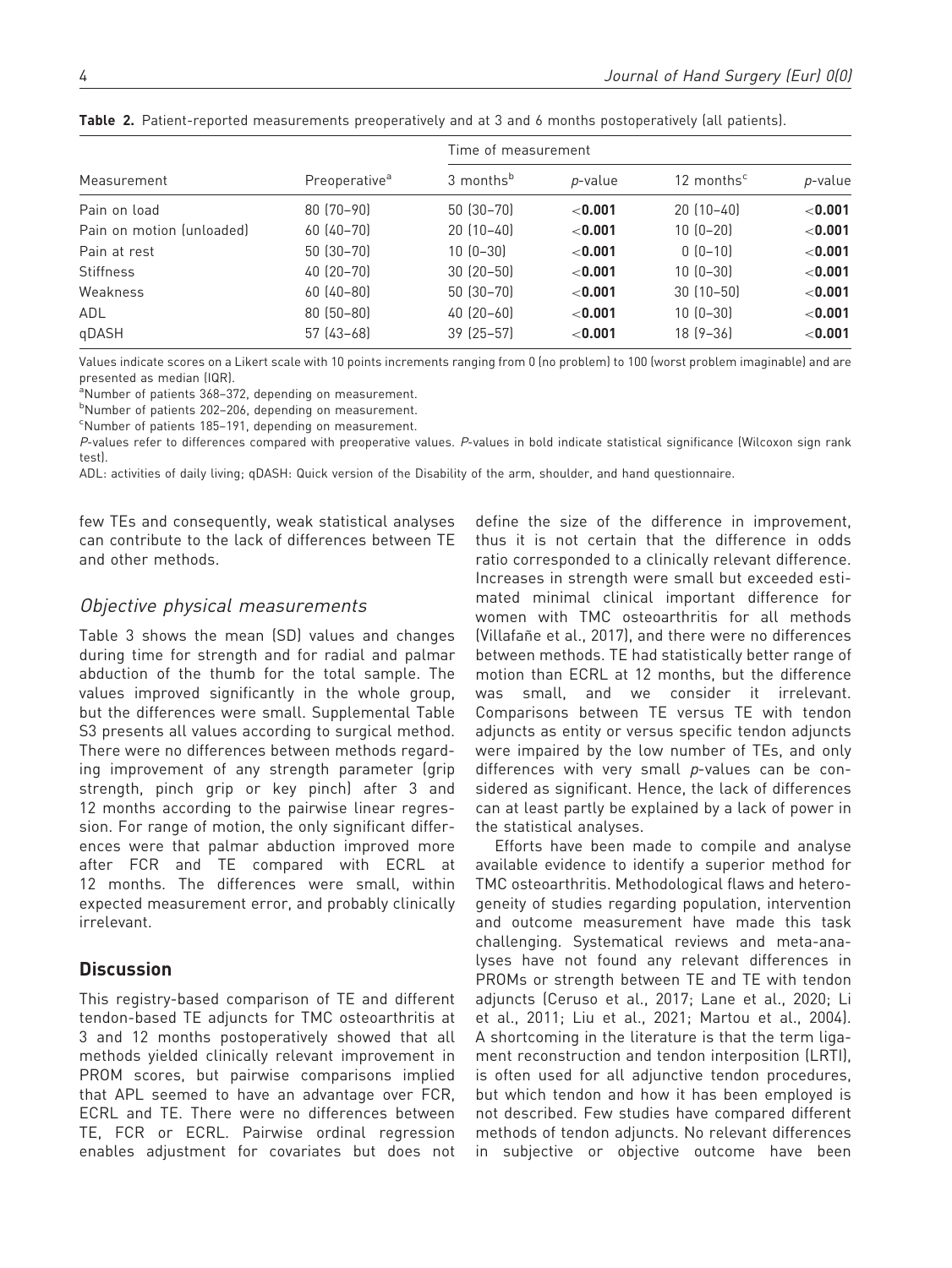| Measurement                  | Preoperative <sup>a</sup> | Time of measurement   |                 |                        |           |  |
|------------------------------|---------------------------|-----------------------|-----------------|------------------------|-----------|--|
|                              |                           | 3 months <sup>b</sup> | <i>p</i> -value | 12 months <sup>c</sup> | p-value   |  |
| Grip strength (kg)           | 18 (12)                   | 15 (9)                | ${<}0.001$      | 22 (11)                | < 0.001   |  |
| Pinch strength (kg)          | $4.0$ $(2.4)$             | 3.1(1.7)              | < 0.001         | 4.5(2.1)               | < 0.001   |  |
| Key pinch strength (kg)      | 4.7(2.5)                  | 3.7(1.7)              | ${<}0.001$      | $5.0$ $(2.1)$          | < 0.001   |  |
| Thumb radial abduction $[°]$ | 40 (11)                   | 43 (10)               | < 0.001         | 45 (12)                | < 0.001   |  |
| Thumb palmar abduction $[°]$ | 40 [9]                    | 43 [9]                | $<$ 0.001       | 45 (10)                | $<$ 0.001 |  |

Table 3. Physical objective measurements preoperatively and at 3 and 6 months postoperatively (all patients).

Values presented as mean (SD).

<sup>a</sup>Number of patients 625-643, depending on measurement.

b Number of patients 418–438, depending on measurement.

<sup>c</sup>Number of patients 264-265, depending on measurement.

P-values refer to differences compared with preoperative values. P-values in bold indicate statistical significance (paired t-test).

reported between palmaris longus (PL) interposition and FCR–LRTI or between PL interposition and APL ligament reconstruction (Davis et al., 2004; Gangopadhyay et al., 2012; Pomares et al., 2016). The favourable results after APL-based arthroplasty found in this study could possibly be explained by the fact that the tendon is re-tensioned when used for metacarpal stabilization after being flaccid because of the TE. This could be more advantageous than involving an unaffected tendon as an adjunct. There is a lack of studies with long-term follow-up after TE with or without tendon adjuncts, and this study does not add information about potential long-term differences. However, available studies (Gangopadhyay et al., 2012; Kriegs-Au et al., 2004) do not indicate that the surgical method affects the long-term outcome.

Registry studies have the advantage of providing large samples and results reflecting the clinical reality. Conversely, registry studies are retrospective and heterogeneous and include different centres and surgeons with various level of expertise. Expertise level is not recorded in HAKIR and cannot be accounted for in this study. Many different observers have performed the assessments with risk for measurement errors. Another weakness is the lack of specific information of the surgical procedures. TE may include temporary pinning and/or a suture between volar and dorsal capsule structures. There is a myriad of various tendon adjunct techniques that may include a ligament reconstruction and tendon interposition with the possibility of a bone canal through the base of the first metacarpal. Inevitably, the tendon adjuncts in this study (FCR, APL and ECRL) will include different techniques. A surgical centre often has a predominant surgical method and possibly its' own surgical variant. Therefore, analyses were adjusted for centre. Our perception is that in Sweden, for FCR, APL and ECRL tendon adjuncts, it is likely that both a ligament reconstruction and an interposition have been performed, but some surgeons might have done a ligament reconstruction without tendon interposition.

There are only women in this sample. Perhaps women are more prone to accept extra visits for the sake of the registry. The absence of men restricts the generalizability of the results. The high number of missed data due to low response rate is a problem. Missed data may result in loss of precision in the estimation of differences as well as in loss of power with risk for underestimation of differences. Missed data might also induce selection bias if the effect of the operation differs in non-responders. The results are adjusted for age, operated hand and surgical centre, and the ordinal regression analysis takes baseline pain-level into account. Thus, any difference regarding these factors in non-responders should not affect the results considerably. Although low, the response rate in this dataset is in accordance with other web-surveys (Nulty, 2008). Improving the response rates for PROMs is indeed a challenge of great importance for quality registries. Despite a large population, the low response rate resulted in a sample size about the same as the largest randomized controlled study (Davis et al., 2004). In comparison with registry studies, meta-analyses offer the advantage of a high number of cases from selected trial setting samples where the mixture of several samples might increase the generalizability.

Declaration of conflicting interests The authors declare no potential conflicts of interest with respect to the research, authorship, and/or publication of this article.

**Funding** The authors disclosed receipt of the following financial support for the research, authorship, and/or publication of this article: This work was supported by AFA research fund.